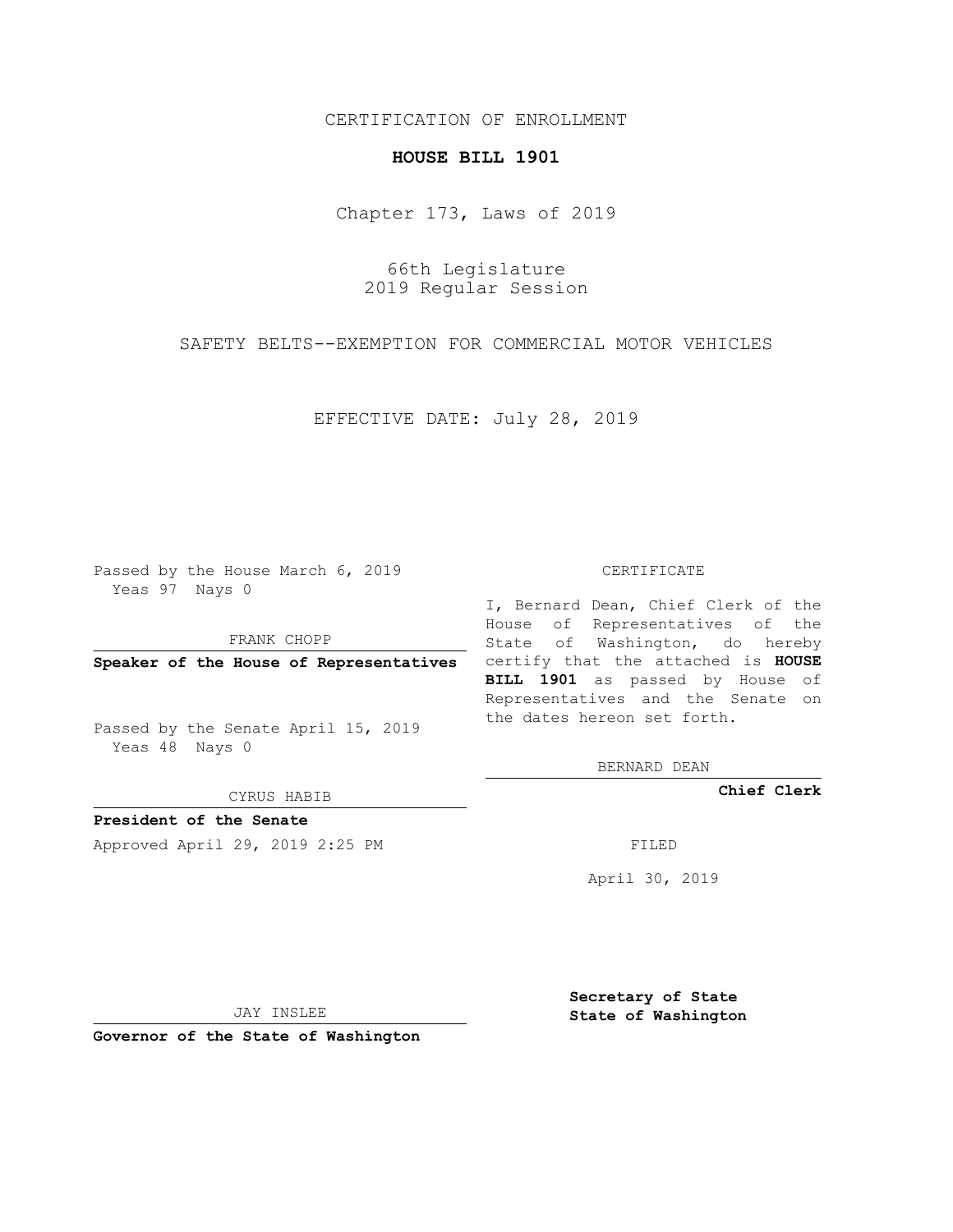## **HOUSE BILL 1901**

Passed Legislature - 2019 Regular Session

**State of Washington 66th Legislature 2019 Regular Session**

**By** Representatives Lovick, Griffey, and Orwall; by request of Washington State Patrol

Read first time 02/05/19. Referred to Committee on Transportation.

1 AN ACT Relating to exemptions from the use of safety belts; and 2 reenacting and amending RCW 46.61.688.

3 BE IT ENACTED BY THE LEGISLATURE OF THE STATE OF WASHINGTON:

4 **Sec. 1.** RCW 46.61.688 and 2009 c 275 s 8 are each reenacted and 5 amended to read as follows:

6 (1) For the purposes of this section, "motor vehicle" includes:

7 (a) "Buses," meaning motor vehicles with motive power, except 8 trailers, designed to carry more than ten passengers;

 (b) "Medium-speed electric vehicle" meaning a self-propelled, electrically powered four-wheeled motor vehicle, equipped with a roll cage or crush-proof body design, whose speed attainable in one mile is more than thirty miles per hour but not more than thirty-five miles per hour and otherwise meets or exceeds the federal regulations 14 set forth in 49 C.F.R. Sec. 571.500;

 (c) "Motorcycle," meaning a three-wheeled motor vehicle that is designed (i) so that the driver rides on a seat in a partially or completely enclosed seating area that is equipped with safety belts 18 and (ii) to be steered with a steering wheel;

19 (d) "Multipurpose passenger vehicles," meaning motor vehicles 20 with motive power, except trailers, designed to carry ten persons or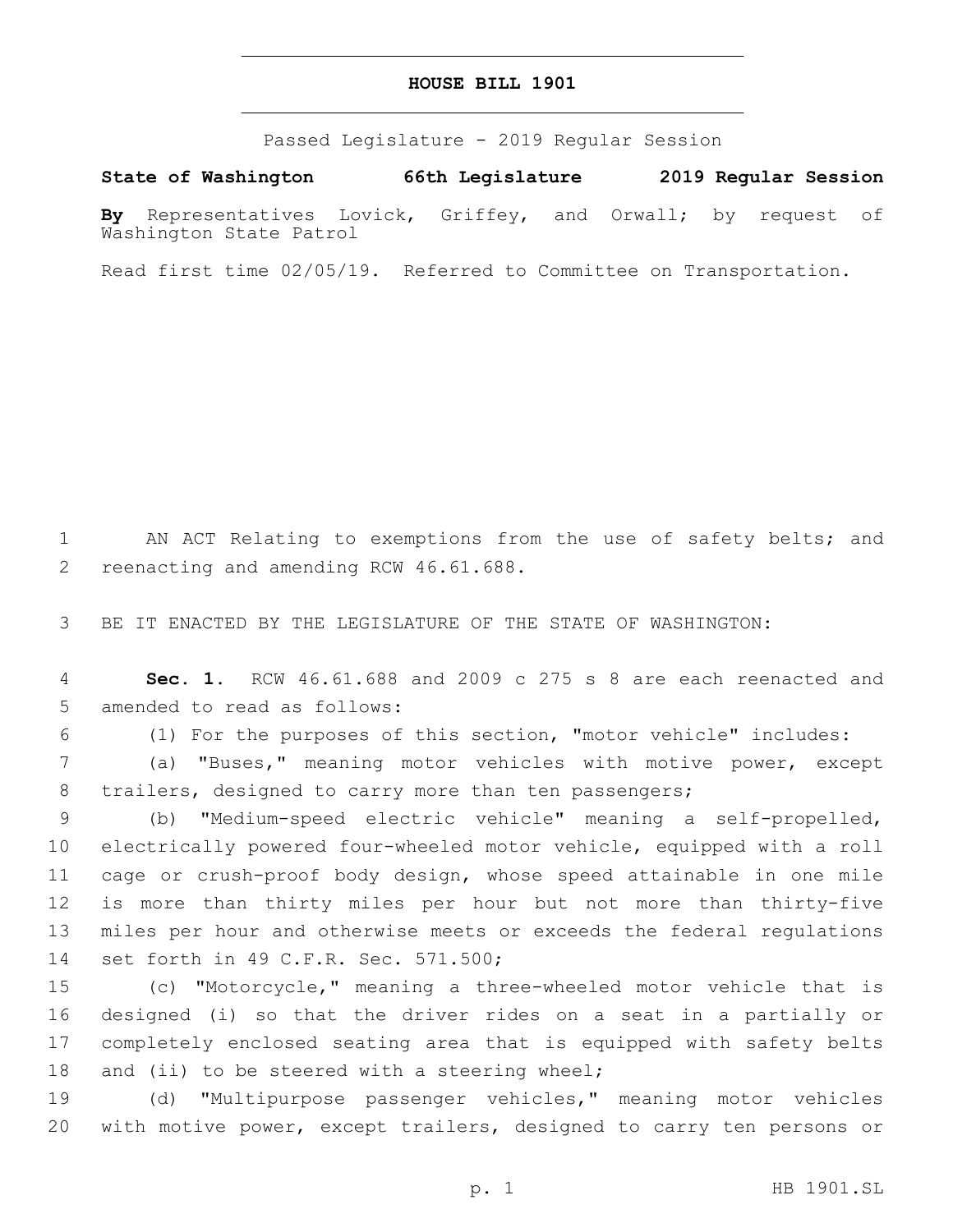less that are constructed either on a truck chassis or with special 2 features for occasional off-road operation;

 (e) "Neighborhood electric vehicle," meaning a self-propelled, electrically powered four-wheeled motor vehicle whose speed attainable in one mile is more than twenty miles per hour and not more than twenty-five miles per hour and conforms to federal 7 regulations under 49 C.F.R. Sec. 571.500;

 (f) "Passenger cars," meaning motor vehicles with motive power, except multipurpose passenger vehicles, motorcycles, or trailers, 10 designed for carrying ten passengers or less; and

 (g) "Trucks," meaning motor vehicles with motive power, except trailers, designed primarily for the transportation of property.

13 (2)(a) This section only applies to:

 (i) Motor vehicles that meet the manual seat belt safety 15 standards as set forth in 49 C.F.R. Sec. 571.208;

 (ii) Motorcycles, when equipped with safety belts that meet the 17 standards set forth in 49 C.F.R. Part 571; and

 (iii) Neighborhood electric vehicles and medium-speed electric vehicles that meet the seat belt standards as set forth in 49 C.F.R. 20 Sec. 571.500.

 (b) This section does not apply to a vehicle occupant for whom no safety belt is available when all designated seating positions as 23 required under 49 C.F.R. Part 571 are occupied.

 (3) Every person sixteen years of age or older operating or riding in a motor vehicle shall wear the safety belt assembly in a 26 properly adjusted and securely fastened manner.

 (4) No person may operate a motor vehicle unless all child passengers under the age of sixteen years are either: (a) Wearing a safety belt assembly or (b) are securely fastened into an approved 30 child restraint device.

 (5) A person violating this section shall be issued a notice of traffic infraction under chapter 46.63 RCW. A finding that a person has committed a traffic infraction under this section shall be contained in the driver's abstract but shall not be available to 35 insurance companies or employers.

 (6) Failure to comply with the requirements of this section does not constitute negligence, nor may failure to wear a safety belt assembly be admissible as evidence of negligence in any civil action.

39 (7) This section does not apply to an operator or passenger $<sub>L</sub>$ </sub> except for an operator or passenger operating a commercial motor